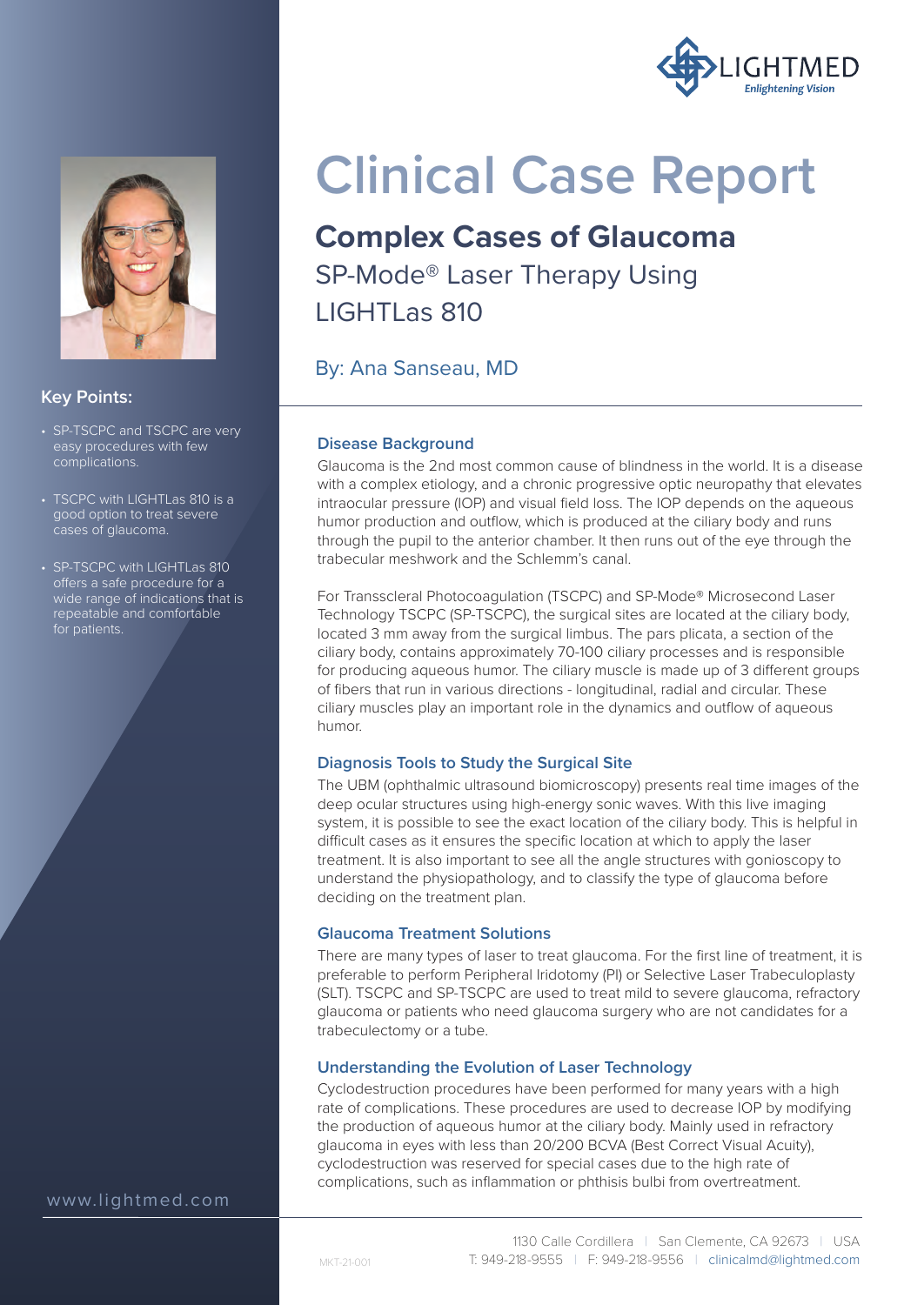# **Clinical Case Report**

Now, there are more advanced solutions using laser treatments. For TSCPC and SP-TSCPC, an infrared diode (810 nm wavelength) is used. This laser has great absorption in melanin containing tissues, and targets directly over the ciliary body. The goal of this technology is to increase the outflow of aqueous humor without necrosis of the surrounding tissues, while decreasing IOP.

TSCPC with the conventional continuous wave (CW) technology is the traditional cyclophotocoagulation. The SP-Mode® Microsecond Laser Technology is a novel approach to treating the ciliary process and avoids the negative side effects of the traditional CW laser. Laser energy is applied over the area causing biological changes on the pigmented cells without damaging the surrounding areas and with no risk of phthisis bulbi. The concept of duty cycle is the relationship between the "on time" over the "off time." No energy is delivered to the eye during the "off time." As a result of this process, there is no thermal damage or necrosis were the laser is applied, preventing burn and collateral damage.

There are three mechanisms of action for SP-TSCPC. First, cyclomodulation generates a biological reaction on the cells. Second, the contraction of longitudinal fibers of the ciliary muscle causes contraction of scleral spur, opening the trabecular meshwork and Schlemm's canal which allows aqueous humor to flow easily through it. The third mechanism is related to the modification on the cell junction between the ciliary body, choroids, and sclera to increase the outflow through the uveoscleral space.

#### **Treatment Protocol**

TSCPC and SP-TSCPC are performed under peribulbar inferior anesthesia with hypnoanalgesia and topical proparacaine drops. A blepharostat can be used to keep the eye open. It is important to identify the location of the ciliary process and pars plana at 3 mm away from the limbus, using a caliper and marking 3, 6, 9, and 12 hours. This helps to facilitate the rotation of the probe in an arc motion without losing the 3 mm distance. Lidocaine gel is applied over the eye to help the probe move in a smooth and easy motion. Sometimes it is necessary to move the eye with a 0.12 forceps. The power is around 2,000 or 2,500 mW per cycle. Each cycle lasts 80 seconds and goes over the superior and inferior ocular hemisphere without touching 3 and 9 hours.

It is important to wash the eye surface with Ringer's solution after the procedure to clean the lidocaine gel and prevent keratitis. It is also recommended to use dexamethasone and analgesic intravenous and to patch the eye for a few hours. Oral analgesics and topical eye drops of prednisolone acetate is recommended for a

week. After treatment, have the patient stop using prostaglandin analog and oral acetazolamide if they were using it before, but continue with timolol/dorzolamide eye drops twice a day to maintain IOP control.

#### **Clinical Cases**

#### **CASE 1**

A female patient, 22 years old, was born with Rubeolic Syndrome. She had secondary pseudophakic glaucoma and had her first surgery when she was 2 years old. On her right eye (OD), she had one glaucoma surgery and on her left eye (OS), she had six glaucoma surgeries. Two of the surgeries included glaucoma valve implants, and now she has chronic corneal edema because of an intensive eye rubbing issue, especially in the left eye with BCVA light perception and 18 mmHg. Her OD BCVA was (-4D) 20/100 and 40 mmHg with maximum therapy. She was treated in 2019 with SP-TSCPC on her OD because it was less aggressive for someone prone to eye rubbing. After the treatment, her visual acuity improved to 20/70 and the IOP is 12 mmHg with Brinzolamide 2 times per day.

The patient is happy and comfortable and was able to keep her vision. Using SP-TSCPC gives her more opportunities to have future procedures in case she needs them.





**Figures 1A and 1B:** Ocular characteristics of Case 1 patient pre and post laser.

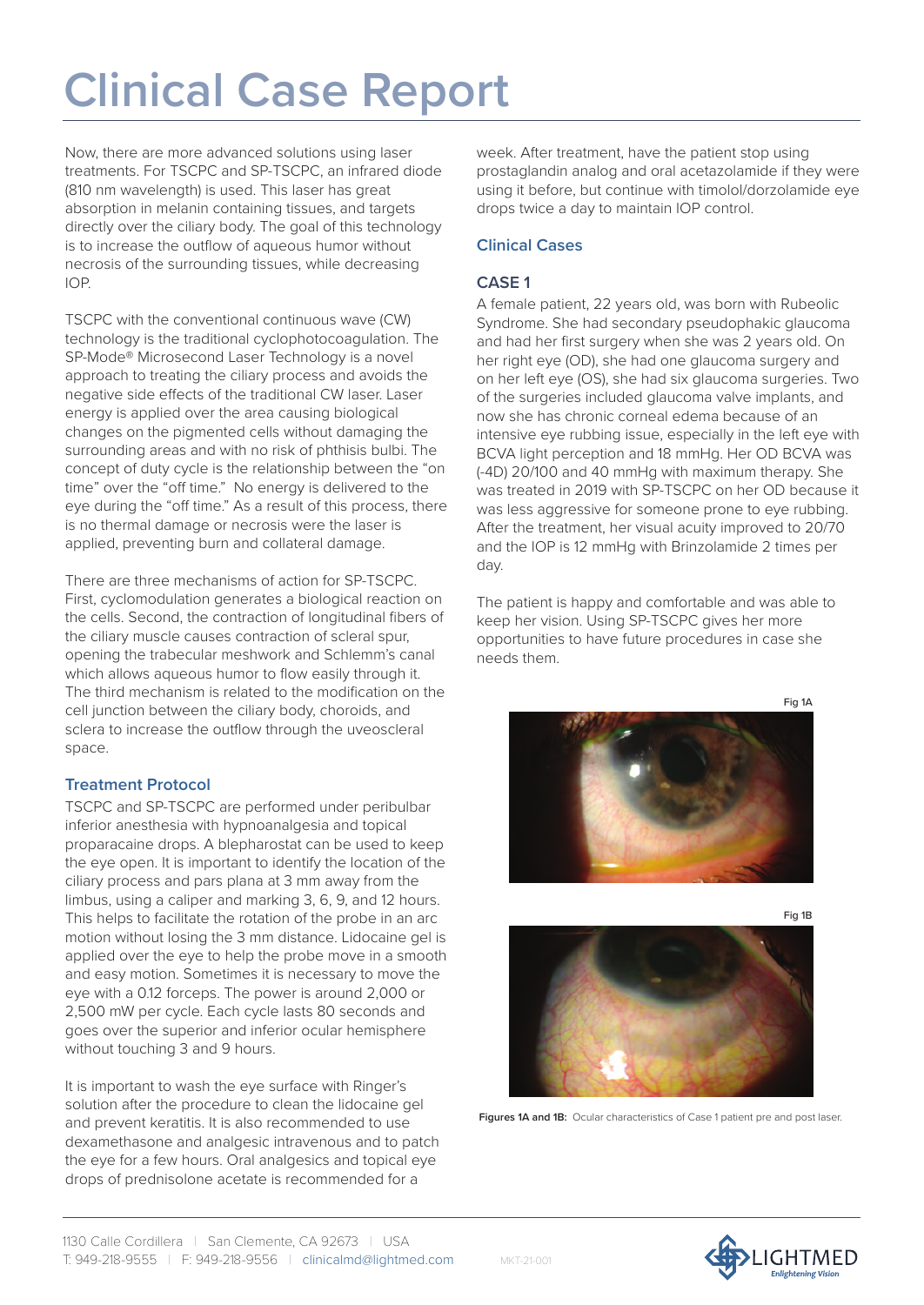### **Clinical Case Report**





**Figures 2A and 2B:** Visual fields before SP-TSCPC and post treatment.

#### **CASE 2**

A female patient, 76 years old, has pseudoexfoliative glaucoma and pseudophakia with multifocal intraocular lens in both eyes. She developed a mild conjunctiva lymphoma B MALT type on her OS and was treated with chemotherapy. Her visual acuity was OD 20/20 and OS 20/25. The IOP was 16 mmHg with dorzolamide/timolol. But the OS had 35 mmHg IOP with maximum therapy, treated with latanoprost, brimonidine/timolol plus oral acetazolamide. There was evidence of progression on the visual field and was refractory to treatment. A trabeculectomy or a glaucoma valve was not an option

due to the conjunctiva characteristics of the patient. SP-TSCPC was performed in 2019 with very good results. She had rapid recovery that led her to be able to continue with her chemotherapy. She kept her visual acuity and the IOP is 12 mmHg with timolol/dorzolamide.

This procedure allowed for control of the patient's IOP without affecting the conjunctiva, and offered fast recovery to her daily activities.



**Figure 3:** Ocular surface of patient with mild type B lymphoma.





Figures 4A and 4B: Visual field progression of Case 2 patient's OS.